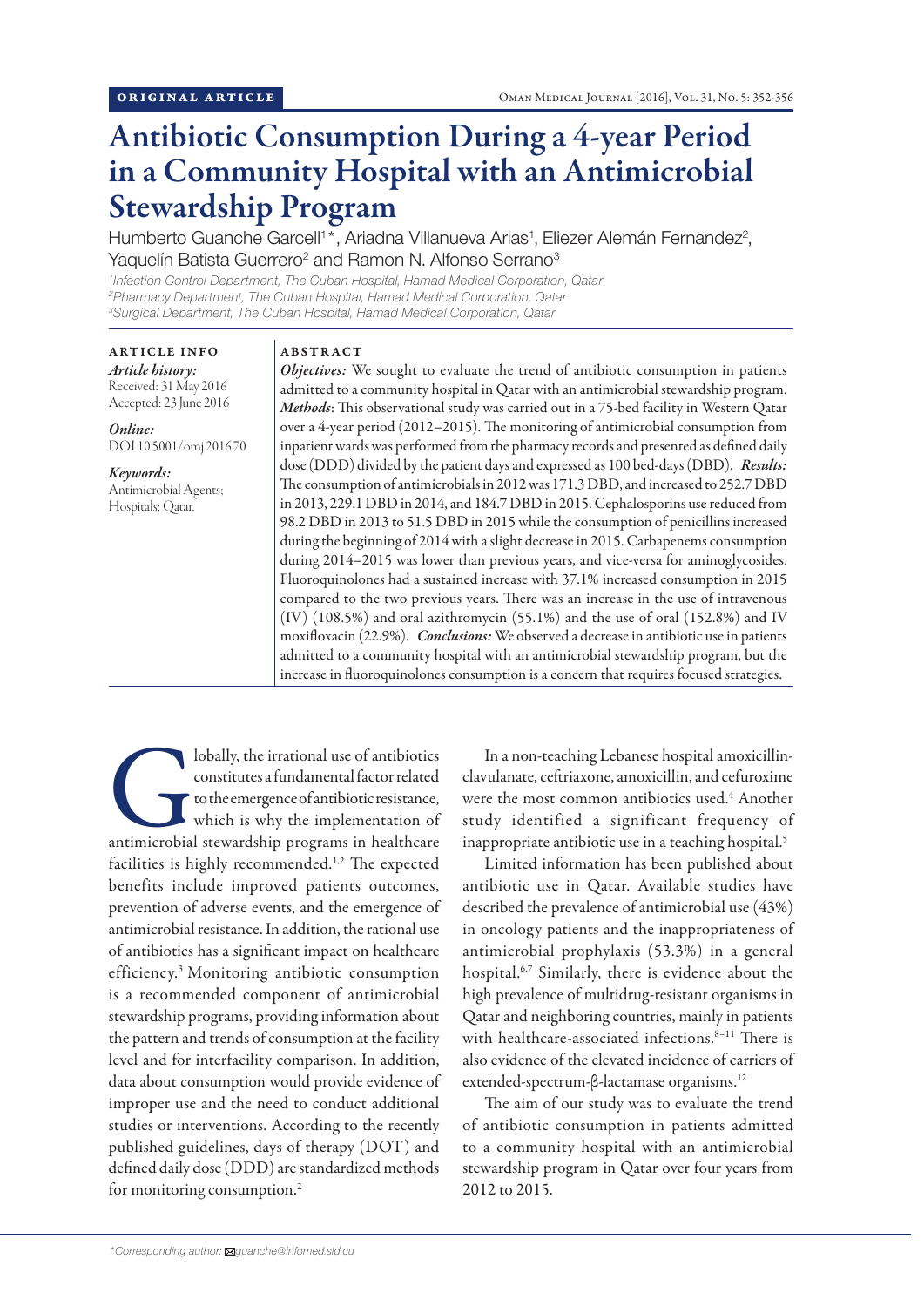## METHODS

An observational study was carried out over a 4-year period (from 2012 to 2015) in a 75-bed facility that serves a population of western Qatar with outpatient and emergency services, inpatient wards for clinical and surgical patients (adults and pediatrics), a gynecology/obstetric ward, and critical care units (adults and neonatology).

The use of antibiotics is guided by a corporate policy (Policy CL 9197 Antimicrobial Prescribing) for therapeutic use and surgical prophylaxis, which includes additional measures such as antibiotic stop orders, switching from intravenous (IV) to oral antibiotics, and antibiotic restriction.

The local antimicrobial stewardship program includes the following components:

- Audit of the quality of prescriptions on an ongoing basis with a special emphasis on antibiotic prophylaxis in surgery, communityacquired pneumonia (CAP), and restricted drugs. Additional targeted audits conducted based on results of antimicrobial consumption data or other evidence on inadequate prescriptions.
- Monitoring of antimicrobial consumption by a pharmacist using pharmacy records and presented as DDD by patient days and expressed as 100 beddays (DBD), as per the Anatomical Therapeutic Chemical (ATC) classification and DDD methodology.<sup>8</sup> Consumption was presented according to the antibiotic family (cephalosporins, penicillins, carbapenems, aminoglycosides, and fluoroquinolones) and the most frequent IV and oral antibiotics.
- Feedback about the quality of prescriptions and antimicrobial consumption to medical staff and leaders. A monthly report was generated and distributed by email.
- Data presented in Quality and Patient Safety committees, including the Infection Prevention and Control Committee and Pharmacotherapeutic Committee.
- Training staff using a diverse range of activities including lectures, case presentations, and analysis of non-compliance.

Descriptive statistical analysis was performed using JMP Statistical Discovery Software version 10.0 (SAS Institute Inc), and the *t*-test was applied to evaluate the changes in consumption in 2015 compared to 2014. The 95% confidence interval (CI) was calculated for antimicrobials consumption. A *p*-value  $\leq$  0.050 was considered significant.

# **RESULTS**

A sustained increased in admissions was observed during the study period with 281 admissions in 2012 and 1278, 3052, and 3741 in 2013, 2014, and 2015, respectively. In 2012, the total consumption of antibiotics was 59.7 DBD (95% CI 53.9–65.4), decreasing to 44.4 (95% CI 41.7–47.2), 46.7 (95% CI 44.9–48.5), and 38.3 (95% CI 36.7–39.9) in 2013, 2014, and 2015, respectively. A significant decrease in consumption was observed in 2015 compared to 2014 (18.0%) and with 2012 (35.8%).

The use of cephalosporins reduced from 17.3 DBD (95% CI 15.3–19.4) in 2013 to 10.7 DBD (CI 95% 9.7–11.7) in 2015 while the consumption of penicillin increased during the beginning of 2014 with a slight decrease in 2015. The use of carbapenems during 2014–2015 was lower than the previous years and vice-versa for aminoglycosides. Fluoroquinolones had a sustained increase with 40.5% more consumption in 2015 compared to 2014 [Figure 1 and 2].

Annual consumption of the ten most frequently used IV and oral antimicrobials, and the proportional change in 2015 compared with 2014 is shown in Table 1. Ceftriaxone (33.0%) and cefuroxime (15.0%) had significant reductions ( $p < 0.001$ ) in consumption and were mainly prescribed for CAP



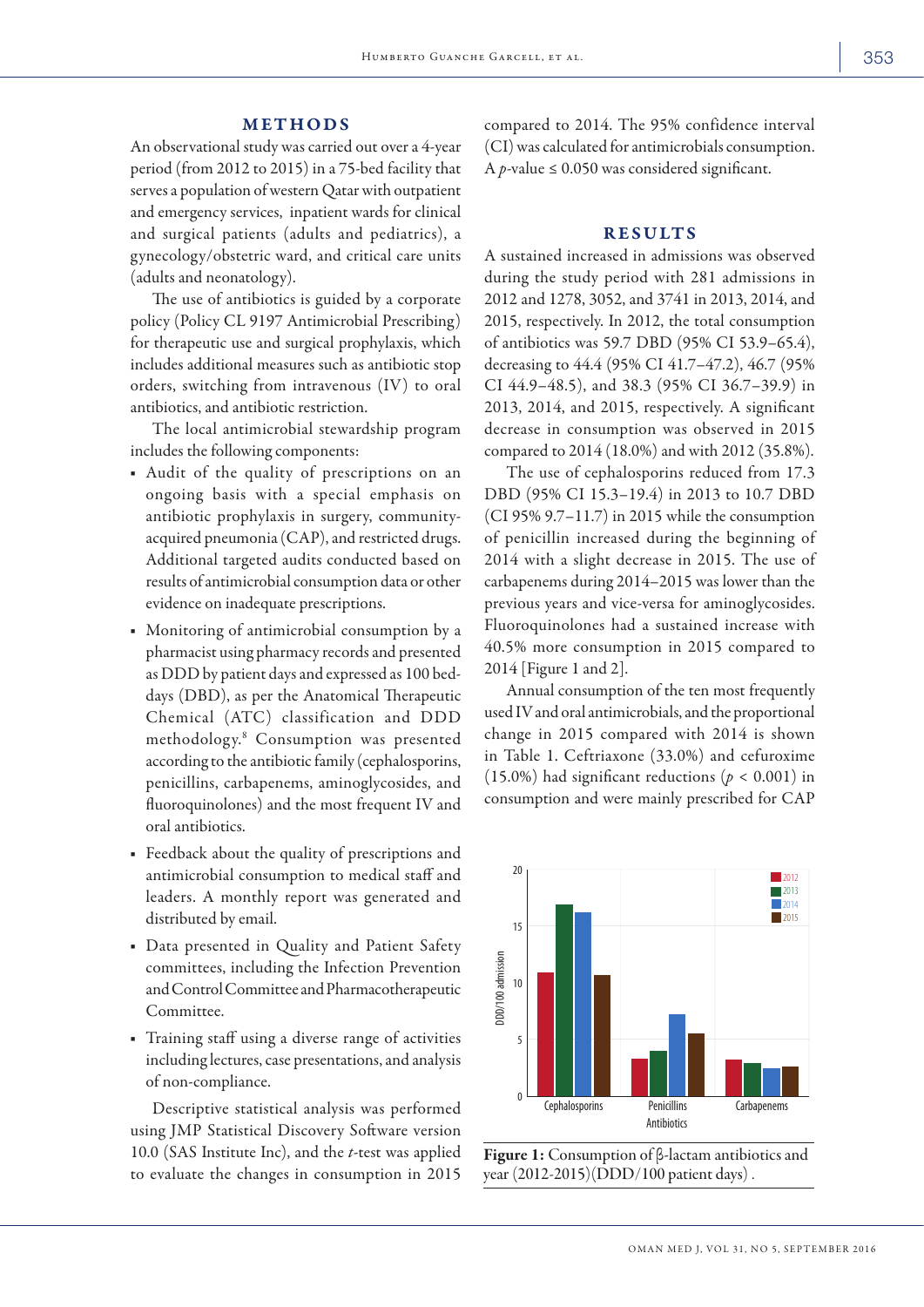

Figure 2: . Fluoroquinolones and aminoglycosides consumption by year (2012-2015).

in adults and antibiotic prophylaxis, respectively. Metronidazole was mainly prescribed for antibiotic prophylaxis, treatment after contaminated or dirty surgical procedures. We observed reduced consumption of IV (21.1%) and oral forms (25.0%) of the drug.

Azithromycin and moxifloxacin are prescribed, according to local policies, for the management of CAP in adults and uncompensated chronic obstructive pulmonary disease. We observed an increase in the use of IV (122.2%) and oral (53.8%) azithromycin while the use of oral moxifloxacin (154.5%) was higher than the increase in parenteral forms (20.0%). Ciprofloxacin use was less in IV and oral forms while oral levofloxacin increased 150.0%.

IV (233.3%) and oral (20.0%) trimethoprim/ sulfamethoxazole were used more in 2015 compared to 2014. Similarly, oral amoxicillin consumption (100.0%) increased significantly in 2015.

## DISCUSSION

Our data showed that antibiotic consumption reduced from 2012 to 2015, mainly due to the reduction in cephalosporins consumption. The high use of antibiotics during 2012 compared with the later years could be related to the limited measures implemented to control antimicrobial prescriptions.

The favorable trends in consumption of cephalosporin may be due to improvements in the quality of antibiotic prophylaxis for surgical procedures and the timely switch from IV to oral therapy, mainly in CAP. According to

unpublished data, a reduction of cefuroxime use in appendectomies of 27% DDD/100-procedures was observed in 2015 compared to 2013. The association of ceftriaxone plus azithromycin constituted the first options of empiric therapy for CAP and is the most frequent reason for prescribing this cephalosporin. The reduction in its consumption is mainly related to a switch to oral antibiotics in these patients.

 The most frequently used penicillins were IV piperacillin-tazobactam (Pip/Taz) and oral amoxicillin-clavulanate, which were prescribed in patients with community and healthcare-associated infections. Pip/Taz is, according to local policy, the drug of choice for severe CAP, a frequent cause of admission in adult critical care units. Similarly, Al-Yamani<sup>13</sup> described the frequent use of Pip/Taz in patients admitted to acute care wards. Monitoring antimicrobial consumption has been considered an essential component of antimicrobial stewardship programs, in addition to auditing the quality of prescriptions for therapeutic or prophylactic use in the different settings during patient care, including the emergency department, inpatient, or outpatient clinics.14,15

Fluoroquinolones were the only antimicrobial class that increased in use during the period, an issue that should be considered due to the high frequency of tuberculosis in the expatriate population living in Qatar.16 The greatest increase in consumption was for moxifloxacin, mainly related to its use for the switch from IV to oral treatment in CAP. Physician preferences for prescribing moxifloxacin could be associated with its antimicrobial spectrum and dosage. Although many published studies recommend moxifloxacin for treatment of CAP, several studies reported the effect of fluoroquinolones treatment in the delay of tuberculosis diagnosis.<sup>17,18</sup> Consequently, we recommend in our setting the prescription of moxifloxacin after the diagnosis of tuberculosis has been ruled out in non-severe cases and the collection of laboratory samples for acidfast bacilli identification before the initiation of the treatment.

The reduction in antimicrobial consumption in relation with the achievements of clinical outcomes and prevention of other adverse effects, including mortality and the incidence of *Clostridium difficile* infections, have a definitive impact on the optimization of resources.19,20 Hospital-wide or focused selected antimicrobials stewardship

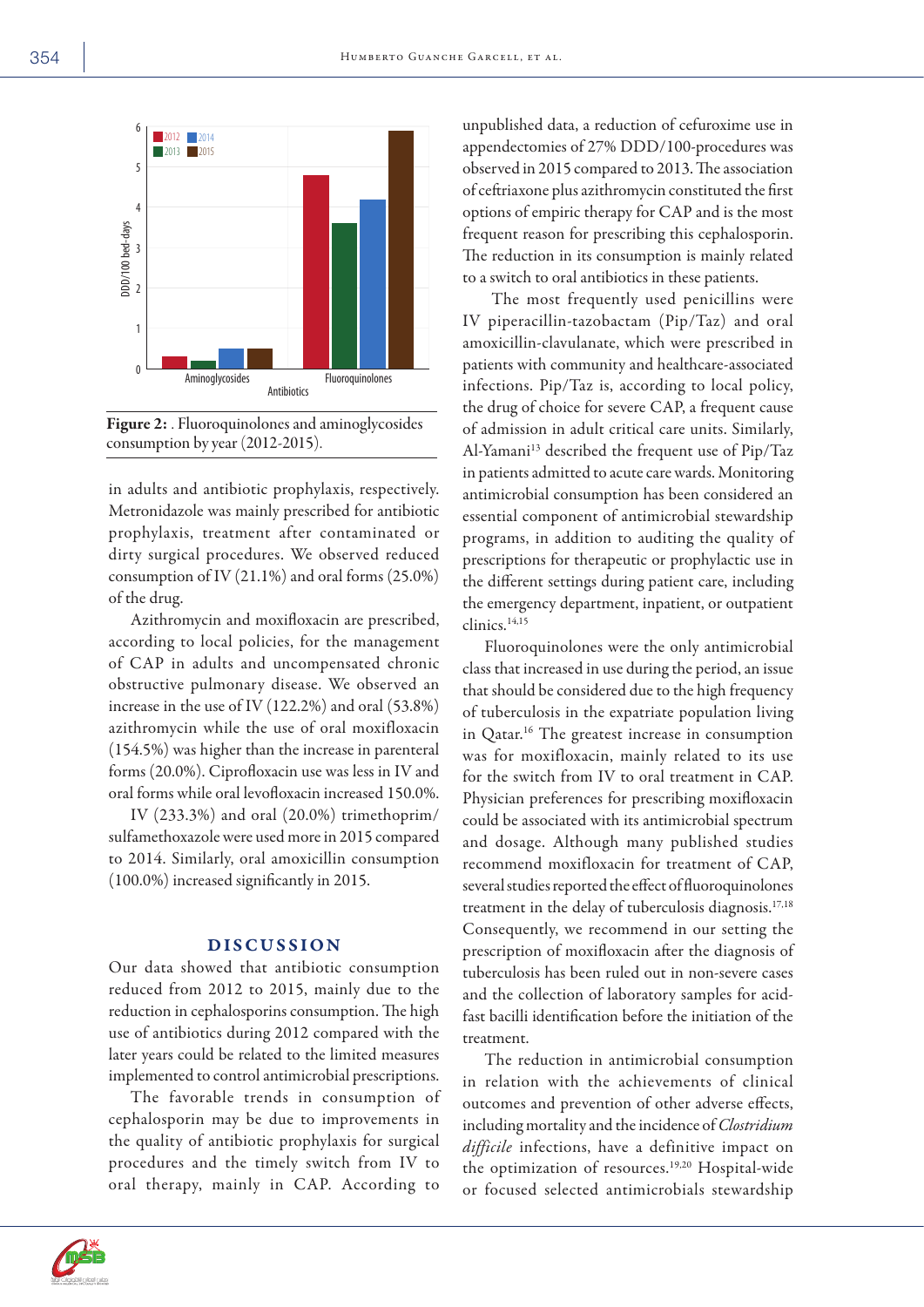| Antibiotic type <sup>#</sup>      | Year <sup>##</sup> |                   |                  | Percentage       |                             |
|-----------------------------------|--------------------|-------------------|------------------|------------------|-----------------------------|
|                                   | 2012               | 2013              | 2014             | 2015             | change from<br>2015 to 2014 |
| IV                                |                    |                   |                  |                  |                             |
| ceftriaxone                       | 19.2 (14.6-23.8)   | $11.8(10.0-13.6)$ | $10.0(11.1-8.9)$ | $6.7(5.9 - 7.5)$ | $-33.0*$                    |
| metronidazole                     | $4.9(2.4 - 7.4)$   | $3.4(2.4-4.4)$    | $5.7(4.9-5.6)$   | $4.5(3.8-5.2)$   | $-21.1*$                    |
| cefuroxime                        | $7.0(4.0-9.9)$     | $3.3(2.3-4.3)$    | $4(3.3-4.7)$     | $3.4(2.8-3.0)$   | $-15.0*$                    |
| meropenem                         | $3.2(1.1-5.3)$     | $2.6(1.7-3.5)$    | $2.4(1.9-2.9)$   | $2.6(2.1-3.1)$   | $+8.3$                      |
| piperacillin/<br>tazobactam       | $0.2(0-0.32)$      | $0.9(0.4-1.4)$    | $2.2(1.7-2.7)$   | $2.2(1.7-2.7)$   | 0.0                         |
| azithromycin                      | $\boldsymbol{0}$   | $1.0(0.5-1.6)$    | $0.9(0.6-1.2)$   | $2.0(1.6-2.5)$   | $+122.2*$                   |
| moxifloxacin                      | $\theta$           | $0.7(0.2-1.2)$    | $1.0(0.7-1.4)$   | $1.2(0.9-1.6)$   | $+20.0**$                   |
| trimethoprim/<br>sulfamethoxazole | $\mathbf{0}$       | $\Omega$          | $0.3(0.1-0.5)$   | $1.0(0.7-1.3)$   | $+233.3*$                   |
| ampicillin                        | $\mathbf{0}$       | $0.9(0.4-1.4)$    | $1.0(0.7-1.4)$   | $0.7(0.4-1.0)$   | $-30.0**$                   |
| ciprofloxacin                     | 4.1(1.8;6.4)       | $1.4(0.8-2.0)$    | $1.0(0.7-1.4)$   | $0.6(0.4-0.9)$   | $-40.0*$                    |
| Oral                              |                    |                   |                  |                  |                             |
| moxifloxacin                      | $\mathbf{0}$       | $0.5(0.1-0.9)$    | $1.1(80.7-1.5)$  | $2.8(2.3-3.3)$   | $+154.5*$                   |
| azithromycin                      | $9.7(6.2 - 13.2)$  | $8.1(6.6-9.6)$    | $5.2(4.4-6.0)$   | $2.4(1.9-2.9)$   | $-53.8*$                    |
| amoxicillin/<br>clavulanic acid   | $0.9(0-0.20)$      | $1.9(1.2 - 2.7)$  | $3.9(3.2 - 4.6)$ | $2.4(1.9-2.9)$   | $-38.5*$                    |
| doxycycline                       | $1.3(0-2.6)$       | $0.3(0-0.6)$      | $1.0(0.7-1.4)$   | $1.1(0.8-1.4)$   | $+10.0$                     |
| ciprofloxacin                     | $0.8(0-1.8)$       | $0.9(0.4-1.4)$    | $0.9(0.6-1.2)$   | $0.8(0.5-1.1)$   | $-11.1$                     |
| trimethoprim/<br>sulfamethoxazole | $\mathbf{0}$       | $\Omega$          | $0.5(0.3-0.8)$   | $0.6(0.4-0.9)$   | $+20.0$                     |
| levofloxacin                      | $\mathbf{0}$       | $\mathbf{0}$      | $0.2(0.1-0.4)$   | $0.5(0.3-0.7)$   | $+150.0*$                   |
| metronidazole                     | $0.2(0-0.7)$       | $1.1(0.5-1.7)$    | $0.4(0.2-0.6)$   | $0.3(0.1-0.5)$   | $-25.0$                     |
| amoxicillin                       | $2.0(0.4-3.6)$     | $0.2(0-0.4)$      | $0.1(0-0.2)$     | $0.2(0.06-0.3)$  | $+100.0*$                   |
| clindamycin                       | $\boldsymbol{0}$   | $0.1(0-0.3)$      | $0.2(0.1-0.4)$   | $0.1(0-0.20)$    | $-50.0**$                   |

Table 1: Antibiotic consumption between 2012 and 2015 (DDD/100 bed-days).

*# Data of the ten most frequently used IV or oral antibiotics were included. ##Data presented as DDD/100 bed-days (95% CI). \*p < 0.001 \*\*p < 0.050.* 

programs have demonstrated improvement in the quality of prescriptions and the frequency of antimicrobial use in many settings.21–23 The antimicrobial stewardship program used wellknown components as monitoring the quality of prescription and feedback, antibiotic restriction, and others already mention. Monitoring of consumption is considered an important part of our local program because it allows us to identify the pattern and trends of consumption. Primarily, this measure does not identify deficiencies in the quality of prescriptions, but it provides information to conduct additional studies on this issue. Although evaluating the outcomes of the antimicrobial stewardship program was not the primary purpose of this paper, during the study period only one patient had healthcareassociated *C. difficile* infection, and five patients had methicillin-resistant *Staphylococcus Aureus* infections (MSRA).

As a single center experience, our data can be used to evaluate consumption and trends at the facility level, but cannot be compared to other facilities. The differences in the patient populations, the procedures and others factors that define the complexity of the facilities constituted critical factors to analyze the consumption of antimicrobials. In addition, we have no patient level data or information about the consumption for a specific disease or procedure. This will limit the possibility to identify focused strategies for improvement. Nevertheless, the ongoing monitoring of antibiotic prophylaxis in surgery and targeted audits performed has contributed to minimizing this limitation.

## **CONCLUSION**

This study shows a decrease in antibiotic utilization in patients admitted to a community hospital with